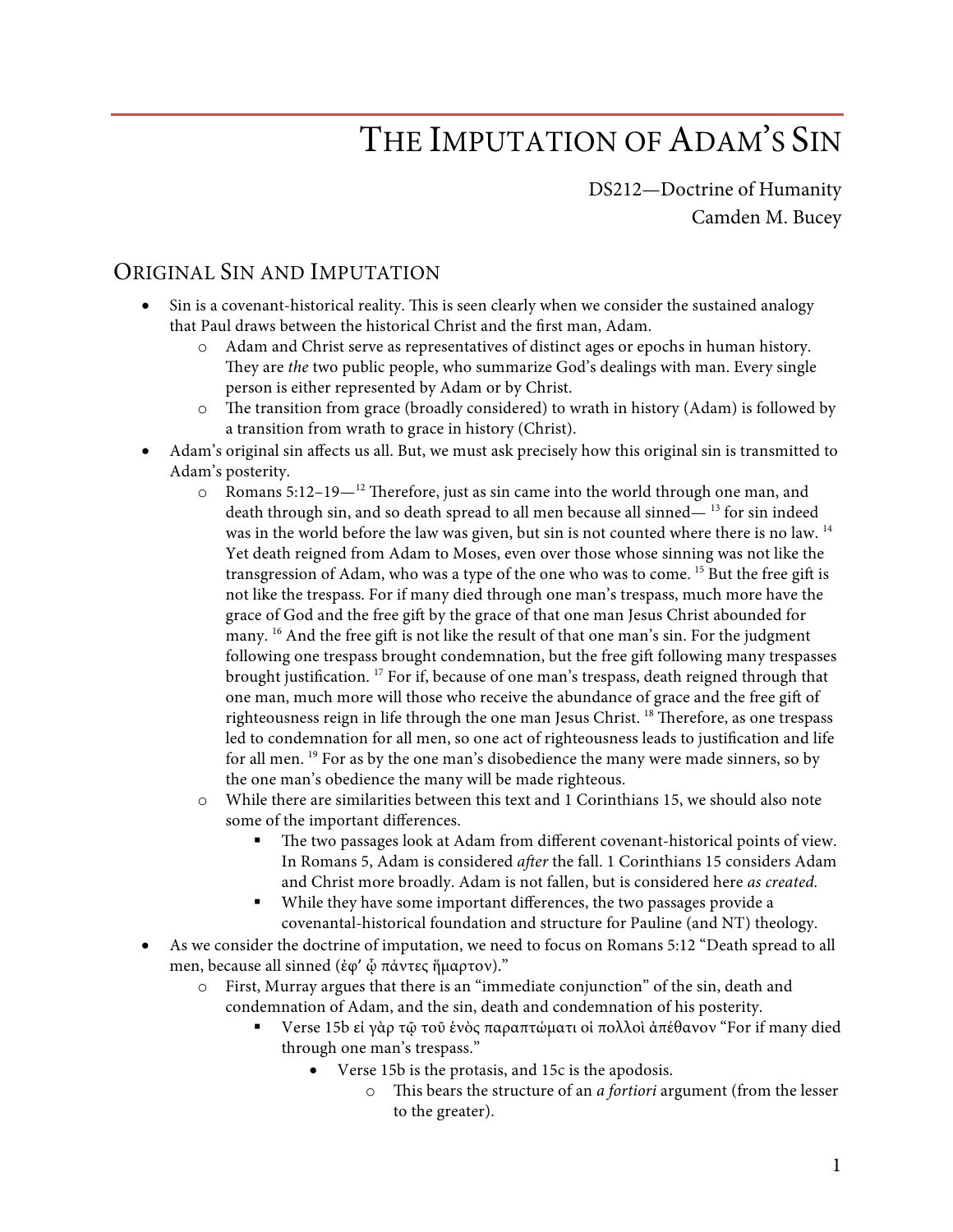- o The many die without reference to their own, actual sin, just as they live without reference to their own actual righteousness.
- Notice also that this verse does not reference any personal depravity or sinful activity. The grounds of death consist in being represented by disobedient Adam.
- Neither inherent depravity nor pollution accounts for the death of sinners following Adam. It is an *immediate conjunction* between Adam's one trespass and the death of sinners. This is even clearer looking at verse 17.
- § Verse 17—εἰ γὰρ τῷ τοῦ ἑνὸς παραπτώματι ὁ θάνατος ἐβασίλευσεν διὰ τοῦ ἑνός "For if, because of one man's trespass, death reigned through that one man . . ."
	- Again, there is an immediate connection between Adam's one transgression and the reign of death in the human race.
	- The relationship between Adam's sin and our death is immediate.
- o Second, there is an immediate conjunction between the sin of Adam and the *condemnation* of all.
	- Verse 16—"For the judgment following one trespass brought condemnation"
	- Verse 18—"Therefore, as one trespass led to condemnation for all men . . .
- o Third, not only is there an immediate conjunction between Adam's death and condemnation and our death and condemnation, there is also an immediate conjunction of Adam's sin and the *sin* of all (verses 12, 19).
	- § In verse 12, Paul says that when Adam sinned, "all sinned." Because Adam is a public person, his acts stand for those whom he represents.
	- § Adam's sin is our sin, Adam's guilt is our guilt, and Adam's condemnation is our condemnation.
	- The imputation of sin is therefore not entirely a "foreign" or "alien" imposition upon a guiltless or uncorrupt sinner.

# THE NATURE OF THE SIN IMPUTED

- While the language of imputation is not used explicitly in Romans 5, the concept or reality is certainly present (see Psalm 32:2; Romans 4:8; 5:13 and 2 Cor 5:19). Imputation introduces the idea that sinners are constituted guilty independent of and prior to their own personal sin.
- Paul makes a sharp though parallel comparison between the representative acts of Adam/Christ and the result of those acts.
	- o Adam's sin results in death for Adam as well as those whom he represents. However, the righteousness of Christ results in justification and eschatological life for Christ and those whom he represents.
	- o The correlation between the sin, transgression and disobedience of Adam can be seen in the following:
		- First, the sin of Adam (vs. 12) is a trespass of the divine will.
			- 5:15a—"τὸ παράπτωμα" Adam's trespass is specifically in view.
			- 5:15b—"τῷ τοῦ ἑνὸς παραπτώματι" through one man's trespass.
			- 5:17a—"τῷ τοῦ ἑνὸς παραπτώματι ὁ θάνατος ἐβασίλευσεν διὰ τοῦ ἑνός" because of one man's trespass, death reigned through that one man.
			- Remembering Vos's comments from his taxonomy of different theories of sin, sin is relational. It occurs within a covenantal relationship with God our Creator.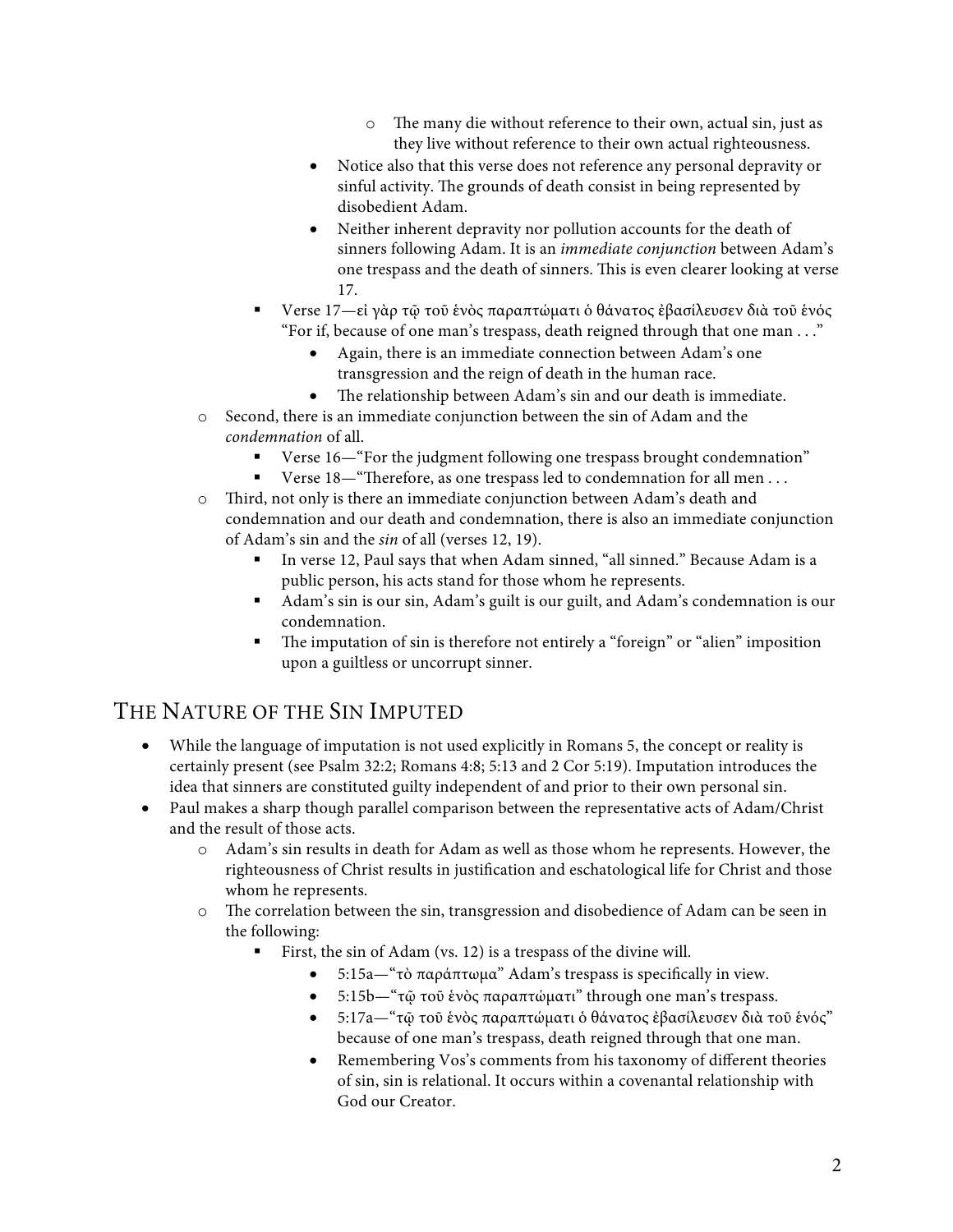- Second, trespass and condemnation are interrelated.
	- 5:18—δι' ἑνὸς παραπτώματος εἰς πάντας ἀνθρώπους εἰς κατάκριμα "Therefore, as one trespass led to condemnation for all men."
	- The transgression of the divine will renders Adam and those whom he represents judicially liable to condemnation. This follows from the arrangement within the Covenant of Works.
- § Third, not only are Adam's people *judicially liable* to condemnation but they are in fact also *sinners*. This is a broader way to consider what has happened.
	- Look at verse 19: "by the one man's disobedience (διὰ τῆς παρακοῆς τοῦ ἑνὸς ἀνθρώπου), the many were made sinners."
	- Sin is trespass, brings guilt, and an objective judicial declaration of condemnation to Adam and his people.
- o In *antithetical contrast* to sin and its consequences, the righteousness of Christ, understood as obedience, brings justification and life.
	- First, sin stands in direct contrast to righteousness as each is descriptive of the work of either Adam or Christ (5:18).
		- Adam's sin stands *over against* Christ's one act of righteousness.
		- Paul makes this point explicit in 5:18: "Therefore, as one trespass (δι' ἑνὸς παραπτώματος) led to condemnation for all men, so one act of righteousness (δι' ἑνὸς δικαιώματος) leads to justification and life for all men."
		- The one act of righteousness answers directly to the one man's trespass. And if the trespass involves a *violation* of the divine will and invokes condemnation, then righteousness involves *conformity* to the divine will and invokes justification.
	- § Second, the trespass led to condemnation for all, but the one act of righteousness leads to justification and life for all.
		- 5:18: "Therefore, as one trespass led to *condemnation* for all men (ὡς δι' ἑνὸς παραπτώματος εἰς πάντας ἀνθρώπους εἰς κατάκριμα), so one act of righteousness leads to *justification and life* for all men. (οὕτως καὶ δι' ἑνὸς δικαιώματος εἰς πάντας ἀνθρώπους εἰς δικαίωσιν ζωῆς)."
		- Condemnation is forensic and declarative and is the result of the one man's trespass. Justification is also forensic and declarative. It is the result of the one act of righteousness.
		- Justification answers to the problem created by condemnation.
	- Imputation covers the "reckoning" of sin in the first case as well as righteousness in the second. There is also a third imputation of believers' sin to Christ, who dies for our transgressions.

## HISTORICAL VIEWS OF ROMANS 5:12–20

How should we understand the clause "death spread to all men because all sinned" (ἐφ' ὦ πάντες ἥμαρτον) in verse 12? Here are different views:

#### PELAGIAN VIEW

• The Pelagian view holds that "all sinned" simply refers is to the actual sins committed by all men after the sin of Adam. Adam's sin only affected himself.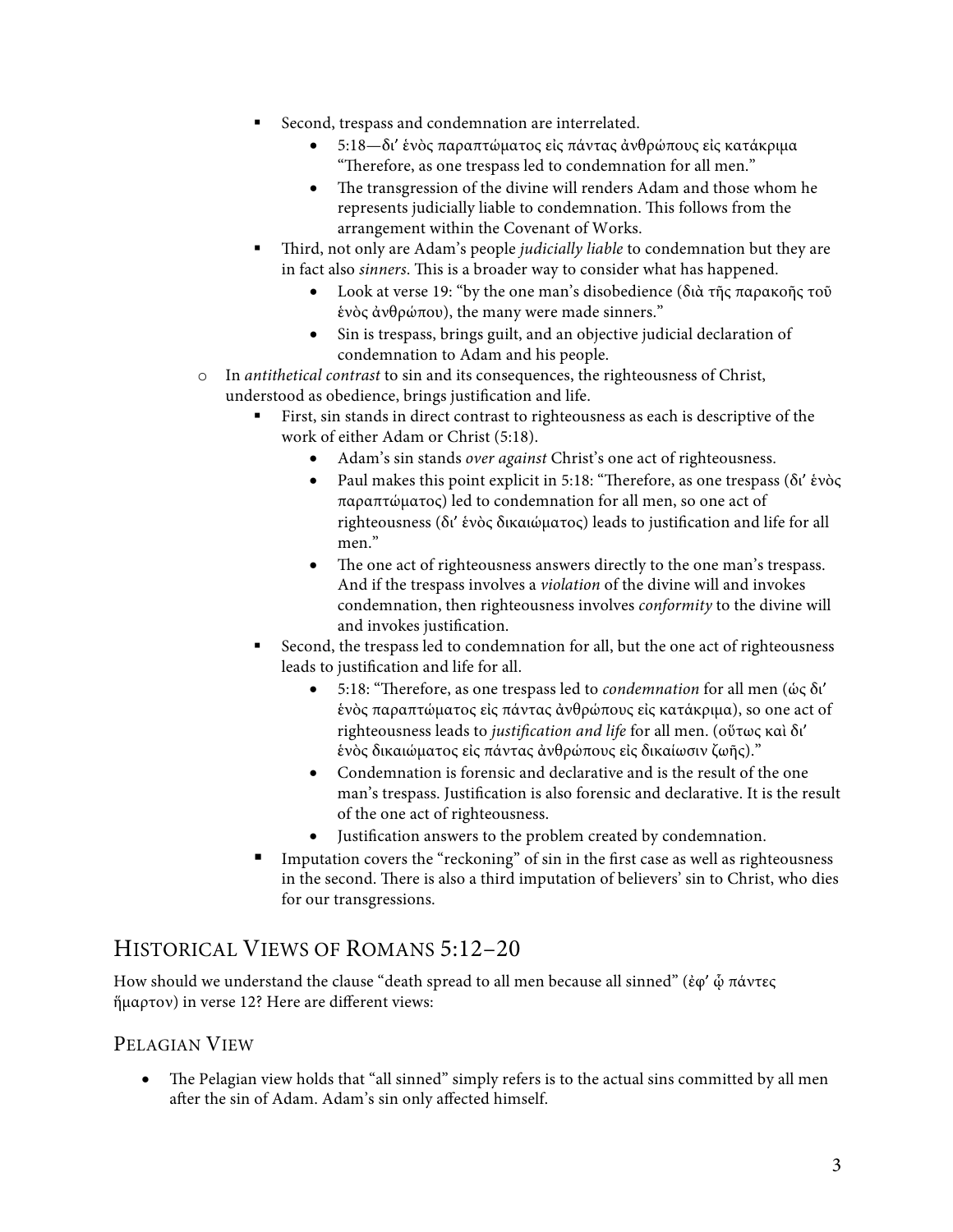- o In other words, all die because all commit sins in the likeness of Adam. Adam and his posterity die because of *sins they personally* committed.
- o The Socinians, Anabaptists, and Remonstrants held to this view.
- o Surprisingly, William Hendriksen interprets Romans 5:12c in this manner. He writes: "in all probability, this ("because all sinned") refers to all sins committed *after* people were  $born \dots$ "<sup>1</sup>
	- § This point appeals to common sense. It is plausible that people would be rendered guilty and liable to death because of their own sins.
	- § Moreover, the Pelagian position claims that it would be unfair and contrary to God's justice of God to punish one person for the sin of another.
	- § In addition to that, Murray notes that the aorist tense (ἥμαρτον) does not in and of itself disprove the Pelagian interpretation.
- Notwithstanding, there are several exegetical arguments against the Pelagian interpretation:
	- o First, not all die in history on the basis of voluntary, actual sin. For example, infants die even before having an opportunity to commit voluntary actual sin.
	- o Second, Paul states (vv. 13, 14) the *very opposite* of the Pelagian view. Death reigned over those who *did not sin* in the *likeness of Adam*.
	- o Third, the "*one* trespass" of the "*one* man" is the reason for the death and condemnation of the many.
		- § Romans 5:17a—"For if, because of one man's trespass, death reigned through that one man"
		- But on Pelagian premises, only the sins of the many/all entail the death and condemnation of the many/all—it's one for one.
	- o Fourth, the Pelagian interpretation destroys the analogy between Adam and Christ.
	- $\circ$  Fifth, if the sin and guilt of Adam cannot be imputed to the unbeliever, then there is no basis for the obedience and righteousness of Christ to be imputed to the believer.
- Therefore, there must be some sense in which Adam's guilt and sin is imputed to his posterity. That is the reason they stand condemned and die.

#### ROMAN CATHOLIC VIEW

- Roman Catholics hold that a sinful state results from Adam's sin. They call this habitual sin, which is a sinful orientation or an inherited proclivity to sin.
- There are several issues with this view.
	- o Romans 5:12–19 does not speak of the transmission of sin specifically at birth. It speaks of an immediate conjunction between Adam and his posterity even in his one act of disobedience.
	- o "Habitual sin" would certainly not be the one sin of Adam. Rather, it would be a state that makes us tend toward personal sin.
	- o Original sin involves a solidaric bond with Adam, not a transmission of a disposition or habit.

#### THE CLASSICAL PROTESTANT VIEW

- Murray argues that the one trespass of the one man in verses 15–19 is the same sin denoted by the language "all sinned" in verse 12.
	- o This is the basis for universal sin, death, and condemnation.

 <sup>1</sup> William Hendriksen, *Exposition of Paul's Epistle to the Romans* (Grand Rapids: Baker Book House, 1981), 178.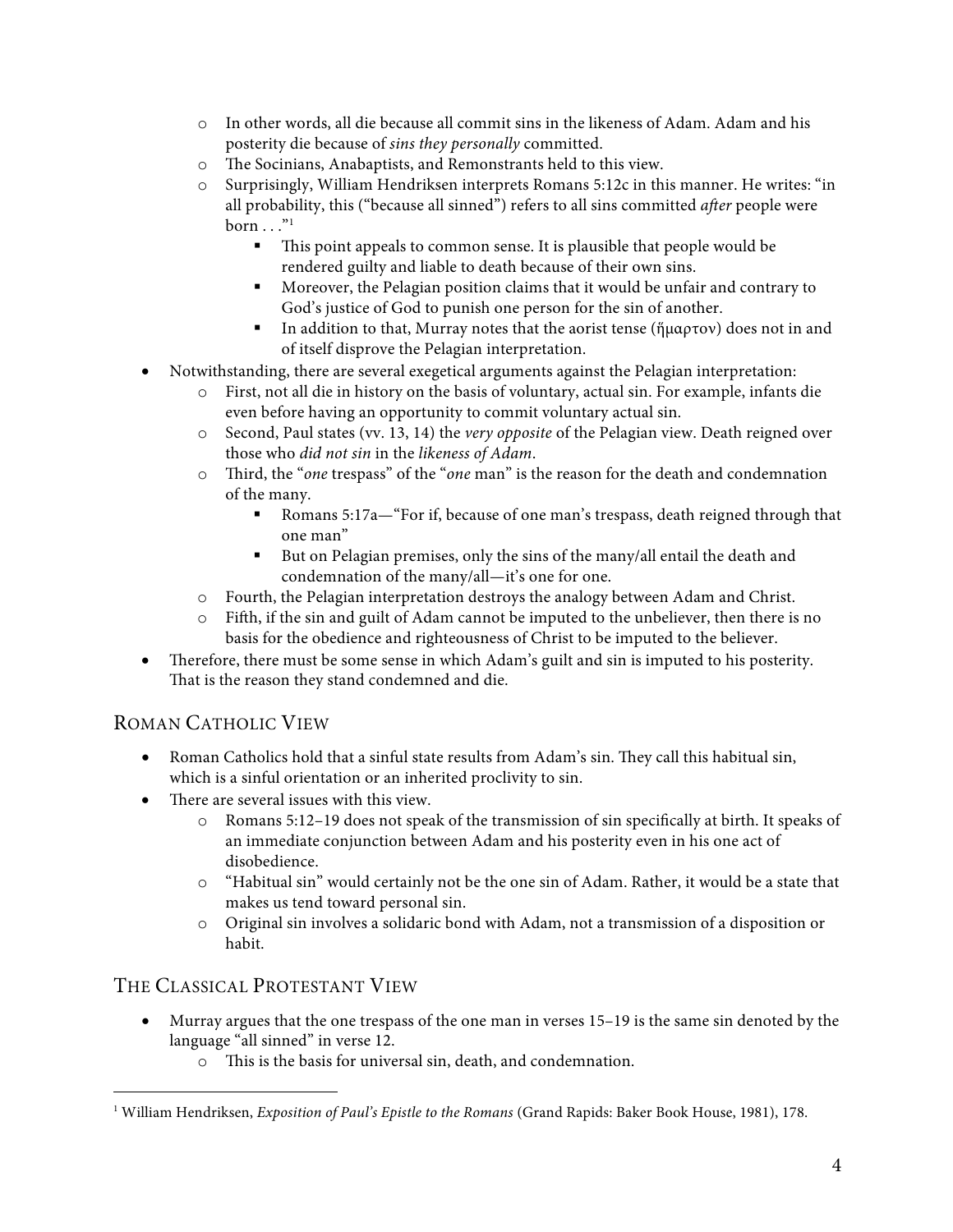- o This argument depends on a connection between those two verses. Verse 12 begins an unfinished comparison that is not picked back up until verse 15–19.
- Syntactical support for this connection:
	- o ὥσπερ / καὶ οὕτως in 5:12a and 5:12b begins an unfinished comparison.
		- Verse 12 establishes that just as sin entered the world through one man and death through sin, so also all men sinned.
		- Verses 13–14 is a parenthesis in the argument.
	- o Paul's picks up his unfinished thought from vs. 12, continuing it in vs. 19. The syntax of ὥσπερ / οὕτως καὶ in 19a and 19b connects to verse 12.
	- o Verse 19 is itself structured in a parallel fashion ("For as by the one man's disobedience the many were made sinners, so by the one man's obedience the many will be made righteous."). The one act of disobedience that results in sin and death is compared specifically to another act of obedience that results in righteousness and life.
- Theological support for connecting verse 12 with 15–19:
	- o Theologically, we can base the connection upon Paul's two-Adam Christology.
	- o As we mentioned earlier, Adam and Christ serve as the two public persons who cover all of covenant history. Adam represents the age of disobedience (v. 19a), sin (v. 12), death (v. 12), and condemnation. Christ represents the age of obedience, righteousness, life, and condemnation.

## IMMEDIATE AND MEDIATE IMPUTATION

- The classical Protestant view maintains that human sin, guilt, and condemnation are the *immediate consequences* of Adam's one transgression. *Mediate imputation* argues that we inherit *pollution* from Adam, and that guilt arises only from our own acts of disobedience.
	- o On this latter view, we receive a corrupt nature from Adam, but we are considered guilty and condemned only on the basis of our actual sin.
	- o Proponents of this view argue that guilt arises only from the sinner's personal transgressions.
- Adam's descendants become guilty only at the time-point of actual sin. A timeline:
	- o T1: Adam's descendant is morally inclined toward sin, but this moral inclination does not yet constitute them guilty.
	- o T2: Adam's descendant approves of Adam's sin and sins as he did.
	- o T3: Then, only *after* the sinner actually sins, God imputes the sinners *own guilt* to him. Hence, guilt is not immediately imputed by virtue of the sin of Adam; rather, it is imputed through the *mediation of the sinner's own sinful actions*.
- To the contrary, immediate imputation maintains the following:
	- o T1: Adam's descendent is co-implicated by a solidaric bond in the guilt of Adam's first sin.
	- o T2: At birth, on account of the solidaric bond between Adam and his posterity, God imputes the guilt of Adam to his posterity.
- Mediate imputation cannot be sustained in light of Paul's argument in Romans 5. Nonetheless, what *specifically* accounts for the solidarity between Adam and his descendants?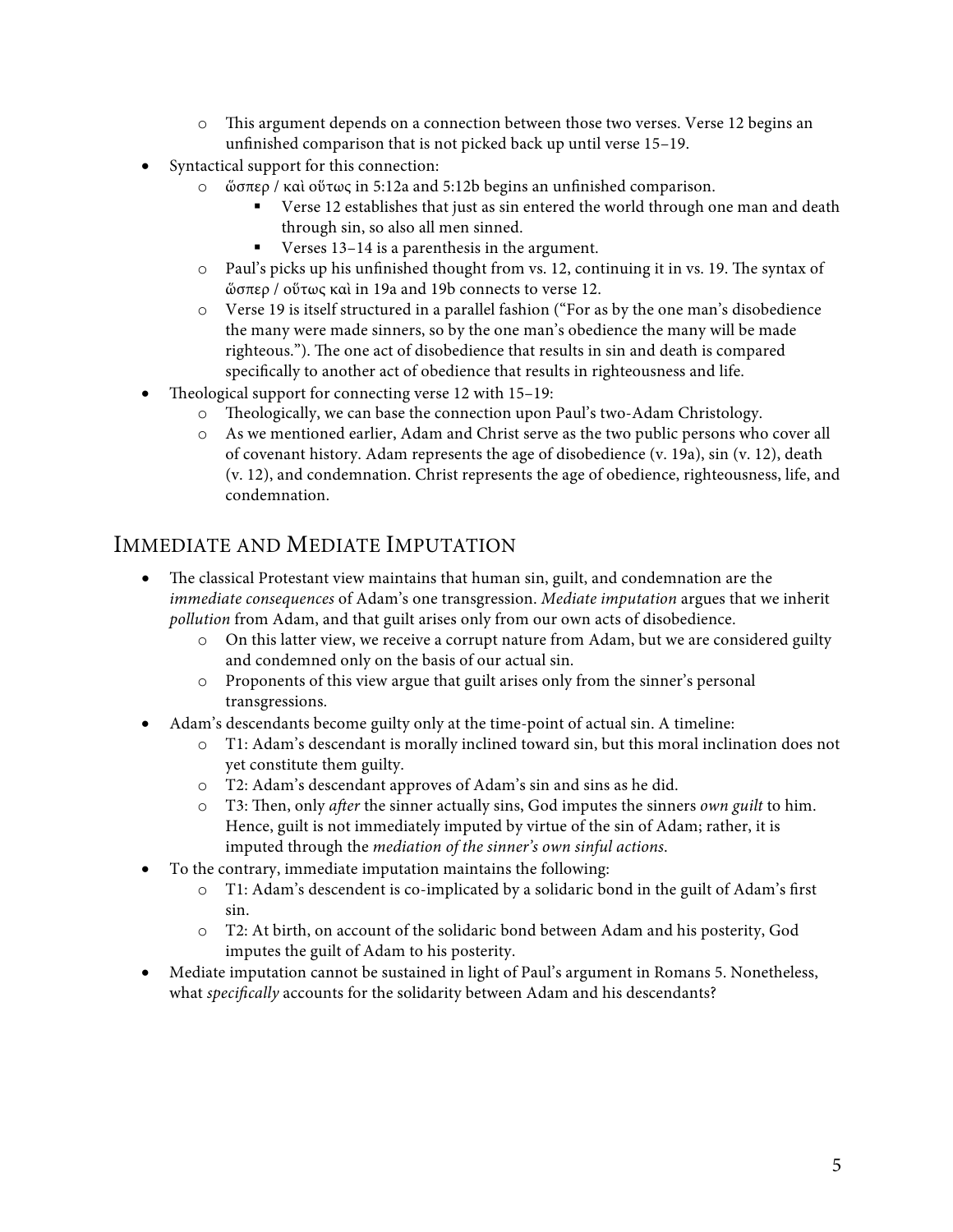# THEORIES EXPLAINING ADAM'S UNION WITH HIS POSTERITY

#### BIOLOGICAL UNION

- The corruption of Adam is passed to his posterity by ordinary or natural generation and his guilt is imputed to his posterity, based *solely* on biological concerns.
- Compare this view with the Westminster Confession of Faith 6:1–3.
	- o Our first parents, being seduced by the subtlety and temptation of Satan, sinned, in eating the forbidden fruit (Gen 3:13, 2 Cor 11:3). This their sin, God was pleased, according to His wise and holy counsel, to permit, having purposed to order it to His own glory (Rom 11:32).
	- o By this sin they fell from their original righteousness and communion, with God, (Gen 3:6–8, Eccl 7:29, Rom 3:23) and so became dead in sin (Gen 2:17, Eph 2:1), and wholly defiled in all the parts and faculties of soul and body (Titus 1:15; Jer 17:9; Rom 3:10–18).
	- $\circ$  They being the root of all mankind, the guilt of this sin was imputed; (Gen 1:27–28; 2:16– 17, Acts 17:26; Rom 5:12,15–19; 1 Cor 15:21–22, 45, 49) and the same death in sin, and corrupted nature, conveyed to all their posterity descending from them by ordinary generation. (Ps 51:5; Gen; 5:3; Job 14:4; Job 15:14).
- It seems to follow that the ground for the imputation of Adam's guilt resides in the fact that Adam and Eve are the "root" of all mankind. So when Adam sinned, his sin would certainly pass to his descendants. Moreover, the means for the imputation is "ordinary generation." Ordinary generation from a common biological head is the means by which Adam's guilt is imputed to his descendants.

#### REALISTIC UNION

- The realist takes the general notion of "humanity" to be an *independent substance*.
	- o All human beings are united with one another through this singular substance. Human nature is generically and numerically one.
	- o W. G. T. Shedd takes this position. For Shedd, human nature existed *in its entirety* in Adam and is individualized in every member of the human race.
- There are several problems with this view.
	- o If Christ has a fully human nature, and human nature in its entirety was corrupted in the fall, then Christ was not born without sin (compare Heb 4:15).
		- Hence, if you want to maintain that Christ was born without sin, then on realist premises he cannot have a truly *human* nature.
		- § Either Christ was not born without sin or Christ was born without sin because he was born without a truly human nature.
	- o One might respond that Christ was not born by ordinary generation, so he is not corrupt.
		- That is true, but it does not follow from the realist's own terms.
		- § Christ bears a human nature, and corruption is spread through the realistic union all humans have with Adam via the singular human substance.
- Compare with the Three Forms of Unity
	- o Canons of Dort, Third and Fourth Heads of Doctrine, Article 2
		- Man after the fall begat children in his own likeness.<sup>1</sup> A corrupt stock produced a corrupt offspring.<sup>2</sup> Hence all the posterity of Adam, Christ only excepted,<sup>3</sup> have derived corruption from their original parent,<sup>4</sup> not by imitation, as the Pelagians of old asserted, but by the propagation of a vicious nature, in consequence of the